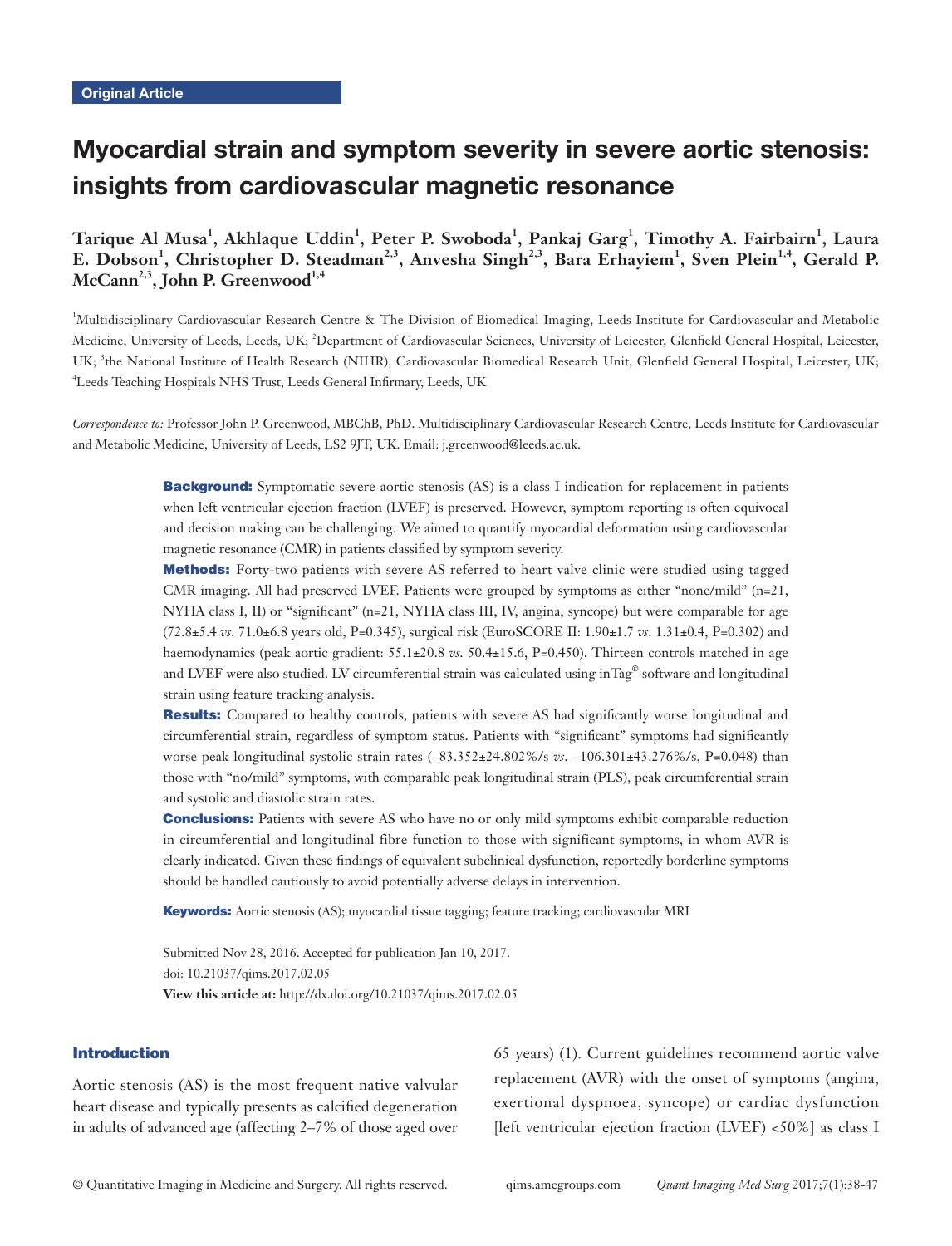indications (2).

Calcific AS is associated with a long latent phase without symptoms, which varies widely in duration between individuals (3-6). In this asymptomatic group, 2-year eventfree survival ranges from 20% to more than 50% (6). However, the onset of symptoms marks a bleak prognosis (7). Given the lack of a direct relation between hemodynamic severity and clinical outcome, guidelines indicate careful history taking at each visit as critical to proper patient management (7). However, symptom onset can be insidious and patients' reports are often ambiguous as they subconsciously reduce their activities or incorrectly ascribe a decline to other causes (8).

Left ventricular hypertrophy occurs in AS reflecting compensation for increased mid-wall stress from chronic pressure overload (9). Eventually an afterload mismatch impairs LV performance despite preservation of ejection fraction (10). Indeed, impaired LVEF represents an end stage of AS with worse outcomes even in those who receive corrective treatment (11).

Assessment of myocardial deformation parameters provides superior quantification of systolic function, with increased sensitivity to subtle myocardial dysfunction than global LVEF (12) and holds prognostic value in patients with AS (13) even when asymptomatic (14). Cardiovascular magnetic resonance (CMR) tagging is accepted by many as the gold standard for measurement of circumferential and longitudinal myocardial strain (15,16) and has good demonstrated reproducibility (17).

The aim of this study was to objectively define LV systolic and diastolic function, using CMR strain quantification, across a spectrum of symptom profiles in patients with severe AS and to determine whether strain assessment could potentially contribute to the decisionmaking process, particularly in patients with preserved LVEF and equivocal symptoms.

## Methods

#### *Study population*

Forty two patients with severe degenerative AS were prospectively recruited between July 2008 and December 2013 from the University Hospitals of Leeds and Leicester, UK. Based upon transthoracic echocardiography (TTE), severe AS was defined as an aortic valve area (AVA) of ≤1.0 cm<sup>2</sup> or peak velocity >4 m/s. Clinical evaluation comprised the elucidation of symptoms (NYHA functional

class, angina, syncope) and physical examination. Demographic data and risk factors for cardiovascular were also documented. Patients were then grouped into those reporting "no/mild" symptoms (NYHA class I, II) and those reporting "significant" symptoms (NYHA class III, IV, angina, syncope). We also enrolled 13 age-matched healthy volunteers who underwent an identical CMR protocol. Exclusion criteria included any patients with more than mild aortic regurgitation, any contraindication to CMR, and for the healthy volunteers, symptoms or history of heart disease, abnormal resting blood pressure or diabetes mellitus. The study was approved by a national ethics committee, complied with the Declaration of Helsinki and written informed consent was provided by participants.

# *CMR Protocol*

For both patients and healthy volunteers, an identical scan protocol was performed at 1.5 T (Intera, Phillips Healthcare, Best, Netherlands or Avanto, Siemens Medical Systems, Erlangen, Germany). Multi-slice, multi-phase cine imaging was performed using a standard steady-state free procession pulse sequence in the short axis (8 mm thickness, 0 mm gap, 30 phases, in-plane spatial resolution 1.1 mm × 1.1 mm) ensuring full coverage of both left and right ventricles. Through-plane velocity encoded (VENC) phase contrast imaging was performed perpendicular to the aortic valve jet at the aortic sinotubular junction (typical VENC 250–500 cm/s, retrospective gating, slice thickness 6 mm, 40 phases, FOV 340 mm).

Complementary spatial modulation of magnetization (CSPAMM) imaging was carried out during a single breath hold at end expiration in the short axis orientation, at the apex, mid-, and basal LV [multishot echo planar imaging, flip angle sweep applied to the radiofrequency excitation pulses of subsequent cardiac phases, two orthogonal line tags acquired per slice, field of view: 300 mm, matrix 128 × 128, slice thickness 10 mm, tag separation 8 mm, typically 18 phases, repetition time/echo time (TR/TE) 30/6 ms, flip angle 25 degrees]. The "3 of 5 technique" was utilised to optimise consistency of slice positioning between visits and has been demonstrated to be highly reproducible (17).

# *Image analysis*

All analysis was performed blinded, using commercially available software (QMass 7.5 and Qflow 7.2, Medis Medical Imaging Systems, Leiden, the Netherlands).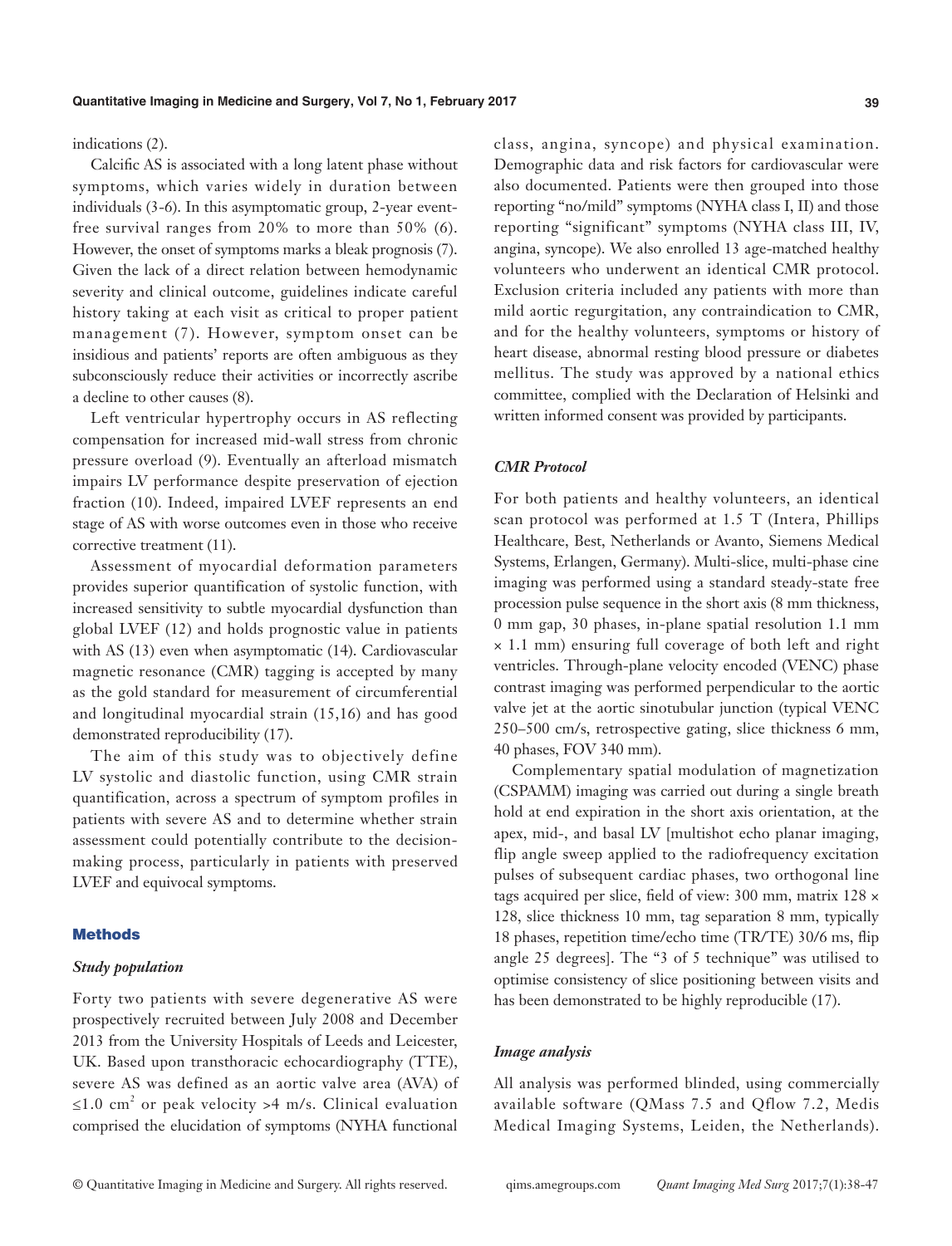

**Figure 1** Feature tracking analysis demonstrating measurement of peak longitudinal strain (PLS) derived from LV contours in diastole (A) tracked through to systole (B); generating strain curves in a healthy control (C, PLS =−21), a patient with "no / mild" symptoms (D, PLS =−18) and a patient with "significant" symptoms (E, PLS =−16).

Standard ventricular and valvular assessment was performed as previously described (18).

CSPAMM analysis was performed using a dedicated tagging analysis package (in $Tag^{\circ}$  software, Creatis, Lyon, France). Epicardial and endocardial contours were drawn for each slice. A mid-myocardial contour was automatically calculated and contours were propagated through all cardiac phases. Strain was measured in the mid-myocardial layer which has previously been reported to be the most reproducible (17). Peak circumferential LV strain was measured for the three slices at apex, mid-ventricle, and base. Peak systolic and diastolic LV strain rates were measured from the mid-ventricular slice.

Feature tracking analysis was performed using commercially available software (cvi42, Circle Cardiovascular Imaging, Calgary, Alberta, Canada). Endocardial and epicardial contours were drawn on a long-axis 4-chamber cine using a semi-automated process (*Figure 1*). Peak LV longitudinal strain and systolic and diastolic strain rates were measured.

# *Statistical analysis*

Continuous variables are presented as mean ± SD. The Shapiro-Wilk test was used to determine normality. Frequencies are reported as number (%). The Student *t*  test and Wilcoxon signed rank test were used to compare continuous variables as appropriate. All statistical analyses were performed using the PASW software package (V.21.0 SPSS, IBM, Chicago, Illinois, USA) with a twosided significance level of P<0.05 considered statistically significant.

## **Results**

## *Study population*

A total of 42 patients with severe AS were studied along with 13 healthy controls, matched for age, LVEF and body mass index (BMI) (*Table 1*). The patients with severe AS were further subdivided into two groups; those with "no/mild" symptoms (n=21), and those with "significant"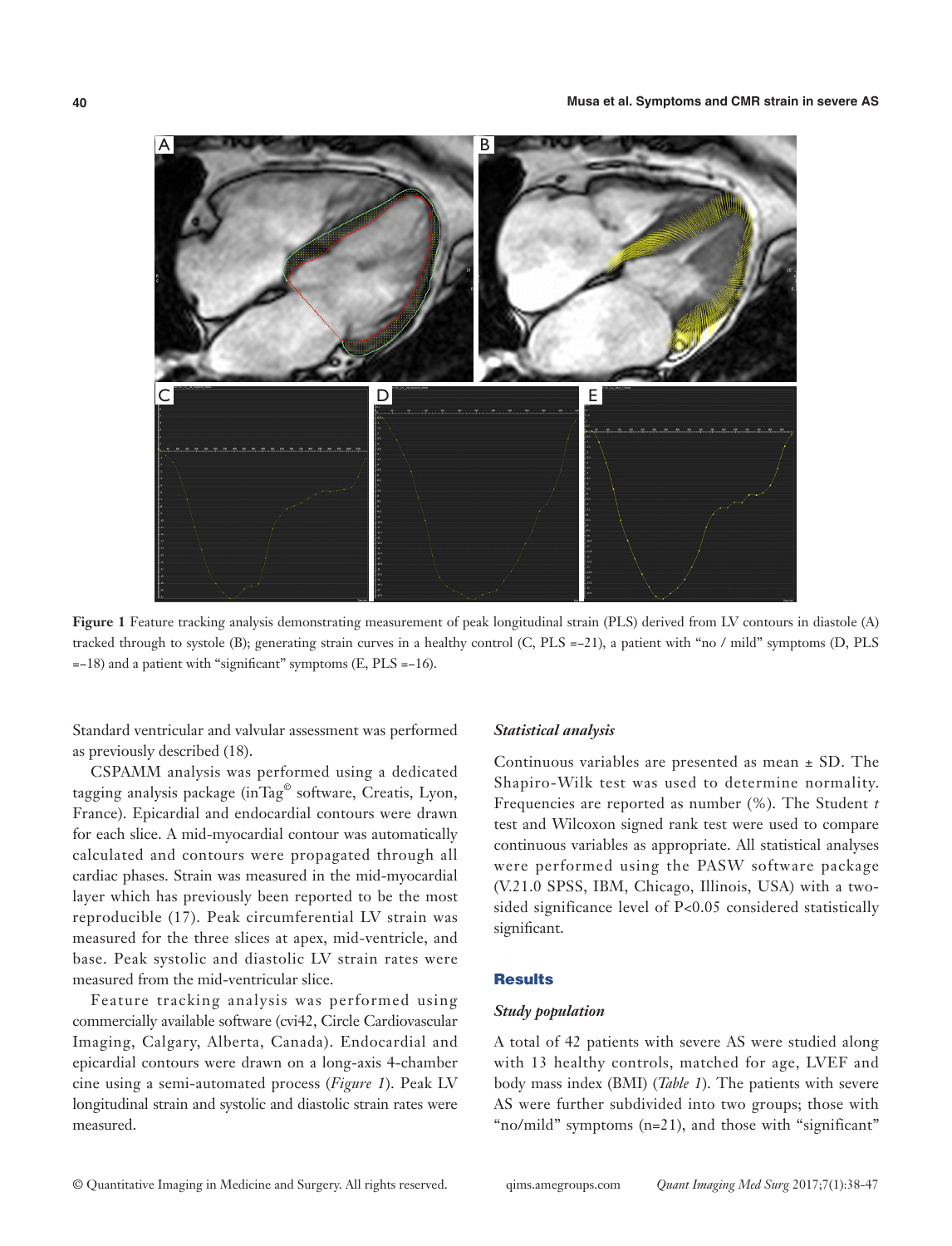**Table 1** Characteristics of AS patients and healthy controls

| Characteristics                    | Severe AS<br>$(n=42)$ | Controls<br>$(n=13)$ | P Value* |
|------------------------------------|-----------------------|----------------------|----------|
| Age (years)                        | $71.8 + 6.1$          | $68.8 + 4.0$         | 0.100    |
| Male gender, n (%)                 | 31 (73.8)             | 2(15.4)              | 0.001    |
| $BMI$ (kgm <sup>-2</sup> )         | $27.4 + 4.1$          | $28.8 + 4.2$         | 0.283    |
| Systolic BP (mmHg)                 | $137 + 21$            | $124 + 17$           | 0.044    |
| Diastolic BP (mmHg)                | $76 + 10$             | $65+10$              | 0.001    |
| eGFR (mL/min/1.73 m <sup>2</sup> ) | $74.2 + 14.0$         | $82.7 + 17.3$        | 0.082    |
| LVEF $(%)$                         | $57.8 \pm 11.0$       | $61.2 + 4.3$         | 0.282    |

Values are mean  $\pm$  SD or n (%). \*, P value for comparison between groups; AS, aortic stenosis; eGFR, estimated glomerular filtration rate; BMI, body mass index; LVEF, left ventricular ejection fraction.

**Table 2** Comparison of AS patients with no/mild (NYHA I/II) and significant (NYHA III/IV) symptoms

| Characteristics                | "No/mild"<br>symptoms<br>$(n=21)$ | "Significant"<br>symptoms<br>$(n=21)$ | P value* |
|--------------------------------|-----------------------------------|---------------------------------------|----------|
| Age (years)                    | $72.8 + 5.4$                      | $71.0 + 6.8$                          | 0.345    |
| EuroSCORE II                   | $1.90 + 1.7$                      | $1.31 \pm 0.4$                        | 0.302    |
| Systolic BP (mmHg)             | $138.8 \pm 18.3$                  | $135.9 + 23.6$                        | 0.662    |
| Diastolic BP (mmHg)            | 76.7±10.6                         | $74.9 + 8.9$                          | 0.560    |
| Peak aortic jet velocity (m/s) | $4.0 \pm 1.3$                     | $4.5 \pm 0.5$                         | 0.177    |
| Peak aortic PG (mmHq)          | $55.1 \pm 20.8$                   | $50.4 \pm 15.6$                       | 0.450    |
| Mean aortic PG (mmHg)          | $45.8 \pm 16.4$                   | $46.0 + 8.8$                          | 0.977    |
| $AVA$ ( $cm2$ )                | $0.95 + 0.6$                      | $0.71 \pm 0.2$                        | 0.194    |
| PHT, n (%)                     | 3(14.3)                           | 4(19.0)                               | 0.740    |
| LVEF $(% )$                    | $56.6 + 9.8$                      | $58.9 \pm 12.3$                       | 0.504    |
| LVMI $(g/m^2)$                 | $72.6 \pm 20.9$                   | $77.8 + 24.0$                         | 0.432    |
| Mitral RF (%)                  | $12.2 + 15.9$                     | $21.9 + 20.1$                         | 0.342    |
| History of MI, n (%)           | 3(14.3)                           | 2(9.5)                                | 0.644    |
| PCI, n (%)                     | 0(0)                              | 1(4.8)                                | 0.329    |
| CABG, n (%)                    | 0(0)                              | 1(4.8)                                | 0.329    |

Values are mean  $\pm$  SD or n (%). \*, P value for comparison between groups; AS, aortic stenosis; PG, pressure gradient; AVA, aortic valve area; PHT, pulmonary hypertension; LVEF, left ventricular ejection fraction; LVMI, left ventricular mass index; RF, regurgitant fraction; MI, myocardial infarction; PCI, percutaneous coronary intervention; CABG, coronary artery bypass grafting.

symptoms (n=21). These two groups were comparable for age, surgical risk score, LV mass, measures of AS severity and history of ischaemic heart disease (*Table 2*). Across all three individual groups, average LVEF was above 50% (the defined cut-off for a class I indication for surgical valve replacement).

# **Comparison of healthy controls and severe AS**

Compared to healthy controls matched for age and LVEF, patients with severe AS had significantly reduced (worse) peak longitudinal strain (PLS) (−17.1±4.50 *vs*. −20.4±2.04, P=0.001). Similarly they exhibited significantly reduced (worse) peak circumferential strain at basal (−19.7±5.8 *vs*. −23.9±3.2, P=0.015), mid (−21.3±5.3 *vs*. −25.9±3.8, P=0.005) and apical (−20.3±6.3 *vs*. −27.2±3.0, P=0.001) LV levels with significantly reduced peak circumferential systolic strain rate (−0.033±0.009 *vs*. −0.039±0.004, P=0.001). Even patients with "no/mild" symptoms were found to have significantly worse strain parameters when compared with healthy controls (*Table 3*). Peak longitudinal systolic strain rates were an exception to this, being comparable between healthy volunteers and those with severe AS, regardless of symptom profile.

# **Comparison of severe AS patients reporting "no/mild" and "significant" symptoms**

Compared to patients with "significant" symptoms, those reporting "no/mild" symptoms had statistically higher (better) peak longitudinal systolic strain rate (*Figure 2*), with comparable PLS and longitudinal diastolic strain rate. Peak circumferential strain at the basal, mid and apical LV levels and peak systolic and diastolic circumferential strain rates between the two symptom groups were also comparable (*Table 4*).

# **Discussion**

This prospective two-centre study has comprehensively characterised LV mechanics using CMR in patients with severe AS and in healthy age-matched controls. Patients with severe AS exhibit diminished longitudinal and circumferential LV strain when compared to controls, despite preservation in LVEF. Importantly, we have demonstrated patients with severe AS and no or only minimal symptoms still exhibit LV systolic dysfunction that is comparable to those with significant symptoms who fulfil a class I indication for aortic valve surgery. CMR strain analysis may therefore have a future role in clarifying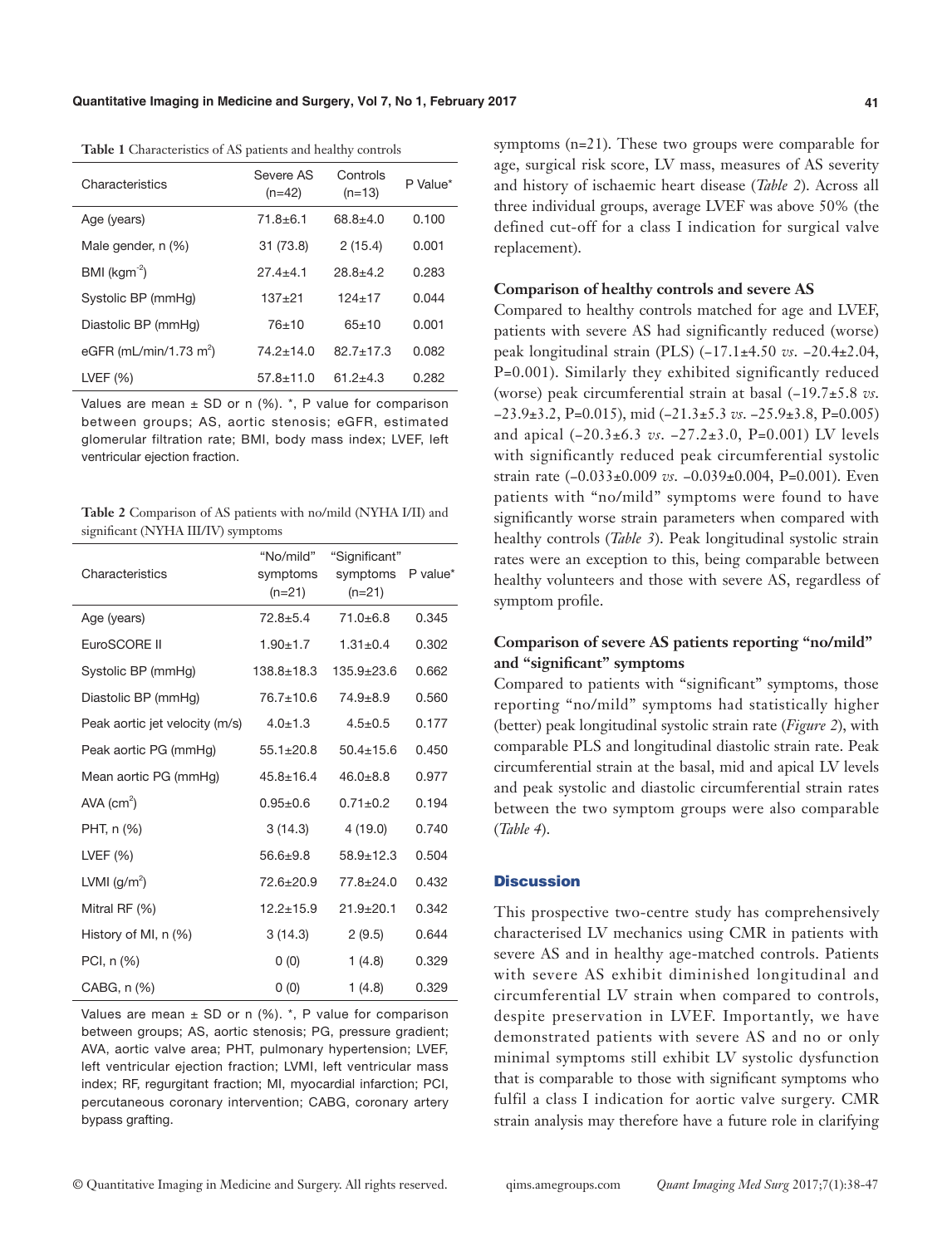### **42 Musa et al. Symptoms and CMR strain in severe AS**

| Strain parameter                         | Controls (n=13)        | "No/mild" $(n=21)$    | P Value* | "Significant" (n=21) | $P$ value <sup>T</sup> |
|------------------------------------------|------------------------|-----------------------|----------|----------------------|------------------------|
| Peak circumferential strain (%)          |                        |                       |          |                      |                        |
| <b>Base</b>                              | $-23.9+3.2$            | $-19.9+4.6$           | 0.010    | $-19.5+6.8$          | 0.016                  |
| Mid                                      | $-25.9+3.8$            | $-20.5+5.4$           | 0.003    | $-22.1+5.2$          | 0.028                  |
| Apex                                     | $-27.2+3.0$            | $-19.8 + 5.9$         | 0.001    | $-20.8+6.7$          | 0.001                  |
| Peak circumferential strain rate $(S-1)$ |                        |                       |          |                      |                        |
| Systolic                                 | $-0.039 + 0.004$       | $-0.033 + 0.011$      | 0.021    | $-0.033 \pm 0.007$   | 0.004                  |
| <b>Diastolic</b>                         | $0.023 \pm 0.009$      | $0.027 \pm 0.015$     | 0.417    | $0.031 \pm 0.017$    | 0.130                  |
| Peak longitudinal strain (PLS)           |                        |                       |          |                      |                        |
| Peak LS (%)                              | $-20.406 + 2.041$      | $-17.967 + 3.921$     | 0.029    | $-16.337 + 4.937$    | 0.002                  |
| PLS rate                                 |                        |                       |          |                      |                        |
| Systolic (%/s)                           | $-98.1446 \pm 16.2573$ | $-106.301 \pm 43.276$ | 0.523    | $-83.352 \pm 24.802$ | 0.067                  |
| Diastolic (%/s)                          | 96.9319±20.6486        | 86.476±29.805         | 0.282    | 72.855±25.631        | 0.008                  |

**Table 3** Comparison of markers of strain between healthy controls and \*patients with "no/mild" symptoms, and † patients with "significant" symptoms

\*, P value for comparison between controls and those with "no/mild" symptoms; <sup>†</sup>, P value for comparison between controls and those with "significant" symptoms.

patient selection for AVR, particularly when symptoms are equivocal, given the ability to detect LV functional decline in the AS disease process more sensitively than global LV ejection fraction.

Valvular AS is a slowly progressive disease and symptom onset can be insidious. However, in patients with preserved systolic function, it is the significance of symptoms that clinically determines referral for surgery. In the Euro Heart Survey, 24% of patients with severe AS presented with congestive heart failure and the use of medical therapy was frequent. These observations suggest a sizeable group of patients with severe AS were managed at an advanced stage of their disease process (16). Mild symptoms are often denied or erroneously dismissed to advancing age or an intercurrent illness (8) which may potentially reduce their survival. The Euro Heart Survey reflects real world practise in which equivocal symptom reporting in the context of high risk aortic valve surgery is frequently managed conservatively.

The origin of exercise intolerance or symptoms in patients with severe AS is poorly understood (19) and there is considerable variation in the degree of stenosis associated with symptom onset. In our study, patients with no/mild and significant symptoms were comparable in age, LVEF, LV mass, mitral regurgitation, presence of pulmonary

hypertension (PHT), history of coronary disease and aortic valve haemodynamics. It is notable LVEF is normal in most patients with severe AS, even when symptoms develop and that valve area and transvalvular gradients do not predict clinical outcomes following AVR (20). It can be challenging to clinicians to decipher a genuine change in symptoms attributable to AS. Similar to previous studies (19,21), our work highlights the need for novel objective measures of early LV decline that could guide a clinician to offering timely intervention.

This is the first study to use CMR strain analysis to attempt to differentiate patients with severe AS based on their symptomatic state. Our data suggests that those with significant symptoms (and thus clear surgical indication) have statistically worse peak longitudinal systolic strain rates than those with no/mild symptoms (in whom decision making can be challenging), despite other comparable measures of LV function by strain. Strain rate represents the rate of myocardial deformation and is an energyrequiring process (22). Compared with strain, it is less dependent upon pre-load, afterload and heart rate; and is representative of regional contractile function (23). Nonetheless, caution is required in interpreting this finding given the sample sizes, and larger study is required to clarify this reported depreciation of strain rate and its potential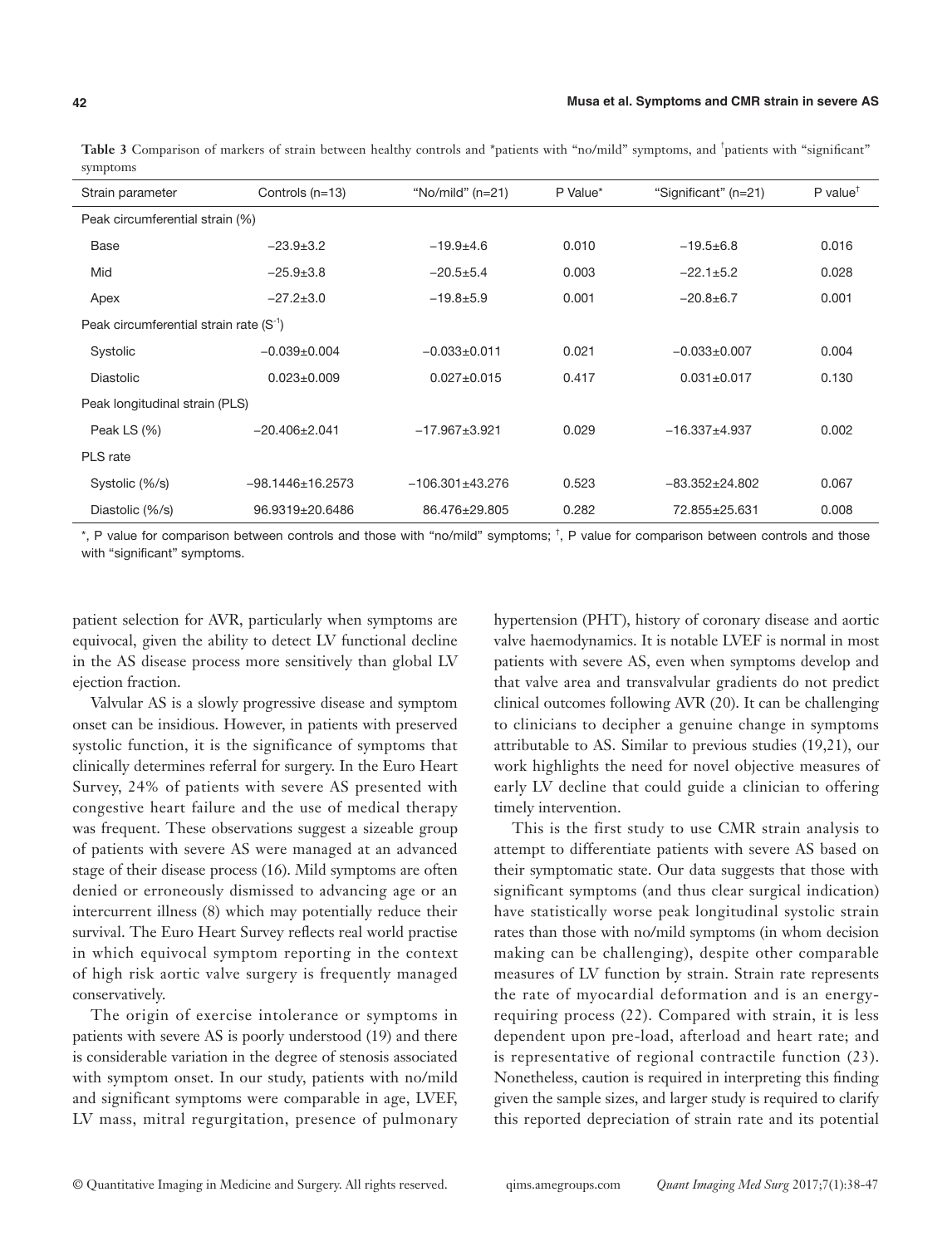

**Figure 2** Error bars (mean and SE) of left ventricular ejection fraction (LVEF) (A), peak longitudinal strain (PLS) (B), peak basal circumferential strain (C) and peak longitudinal systolic strain rate (D) amongst healthy volunteers (HV), and those with no/mild and significant symptoms.

| Strain parameter                         | "No / mild" ( $n=21$ ) | "Significant" (n=21) | P value |  |  |
|------------------------------------------|------------------------|----------------------|---------|--|--|
| Peak circumferential strain (%)          |                        |                      |         |  |  |
| Base                                     | $-19.9+4.6$            | $-19.5+6.8$          | 0.812   |  |  |
| Mid                                      | $-20.5+5.4$            | $-22.1 \pm 5.2$      | 0.320   |  |  |
| Apex                                     | $-19.8 + 5.9$          | $-20.8+6.7$          | 0.622   |  |  |
| Peak circumferential strain rate $(S-1)$ |                        |                      |         |  |  |
| Systolic                                 | $-0.033\pm0.011$       | $-0.033 + 0.007$     | 0.791   |  |  |
| <b>Diastolic</b>                         | $0.027 \pm 0.015$      | $0.031 \pm 0.017$    | 0.400   |  |  |
| Peak longitudinal strain (PLS)           |                        |                      |         |  |  |
| Peak LS (%)                              | $-17.967 + 3.921$      | $-16.337 + 4.937$    | 0.258   |  |  |
| PLS rate                                 |                        |                      |         |  |  |
| Systolic (%/s)                           | $-106.301 + 43.276$    | $-83.352 \pm 24.802$ | 0.048   |  |  |
| Diastolic (%/s)                          | 86.476±29.805          | 72.855±25.631        | 0.134   |  |  |

**Table 4** Comparison of markers of strain between aortic stenosis (AS) patients with "no/mild" and "significant" symptoms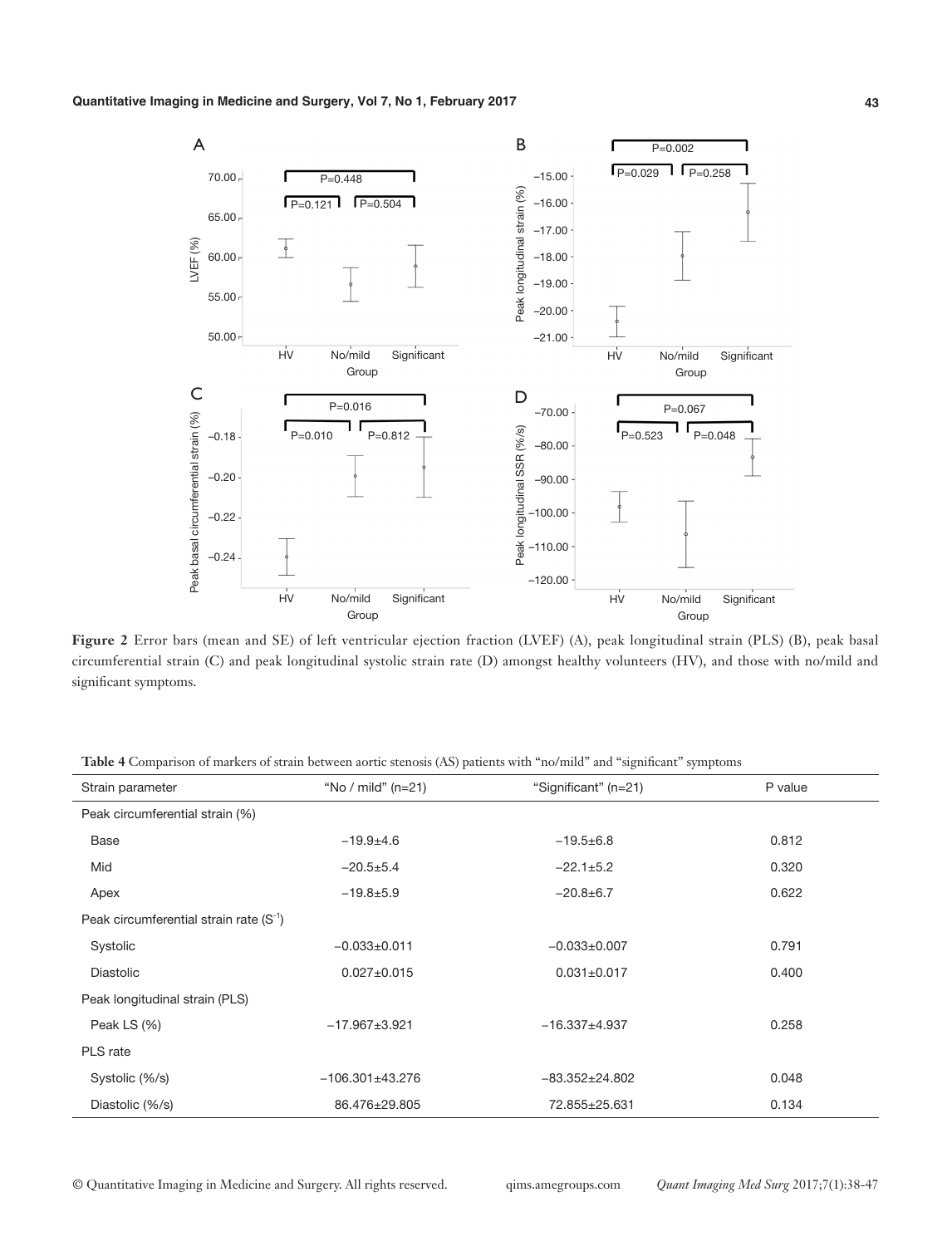impact on clinical surveillance.

Our study using CMR strain analysis compares with other studies using echocardiography to evaluate LV function in patients with severe AS. Longitudinal strain appears invariably depressed with a number of reports indicating reduced circumferential strain also (9,21,24). Our patients with severe AS all had reduced circumferential strain when compared to age matched healthy controls with comparable ejection fraction. Previous CMR work has indicated pronounced myocardial steatosis is present in severe AS, and is independently associated with the degree of circumferential strain impairment, regardless of symptom state (25). Our work suggests lower longitudinal and circumferential strain is inherent to patients with severe AS irrespective of symptom status. As such, an incidental depressed strain measurement may not reliably position a patient in the disease timeline. Clinically, surveillance imaging will help objectively assess decline, and in particular deterioration of longitudinal systolic strain rate, may suggest loss of compensation and trigger surgical referral despite a normal LVEF.

Our study using CMR confirms severe valvular AS confers a chronic pressure overload that is detrimental to myocardial fibre function. This subtle detection of both systolic and diastolic LV dysfunction even in those with no or mild symptoms may explain previous findings that early elective AVR in asymptomatic patients affords beneficial early and late outcomes (26,27). It is noteworthy that delayed surgical treatment is the principal determinant of reduced late survival (27). Our observation of comparable impairment between those with significant symptoms, in whom AVR is clearly indicated, and those with no/mild symptoms suggests referral for surgery based on assessment of LV mechanics (and thus earlier than current guidelines would recommend) could avert a delay of prognostic importance. Indeed, our observation is noteworthy in light of recent data. In a sizeable multicentre registry comprising 3,815 patients, conservative management of asymptomatic severe AS patients was associated with a dismally higher incidence of mortality and hospital admission at 5 years when compared with an initial AVR approach (28). It is entirely possible the poor outcomes in these reportedly "asymptomatic" patients related to advanced subclinical LV dysfunction comparable to those with symptoms who would ordinarily have been intervened upon earlier.

A number of studies indicate the clinical importance of longitudinal strain measurement in patients with severe AS. It has the potential to predict recovery of LV

## **44 Musa et al. Symptoms and CMR strain in severe AS**

dysfunction following surgery (9), the requirement for AVR in the future (29) and also independently predict allcause mortality (30). Recently, deteriorating LV global longitudinal strain has also demonstrated incremental prognostic value in addition to symptom profile and surgical risk scoring; being superior to measures of aortic pressure gradient (PG) and stroke volume (13). Our study reflects this observation; demonstrating both longitudinal and circumferential strains are sensitive in detecting pathology before they are evident on conventional history taking. Given our observation of similar longitudinal strain between those with no/mild symptoms and those with significant symptoms, our study indicates the need to measure longitudinal strain in patients with ill-defined symptoms to determine whether they potentially fall into the same prognostic group as those with a manifest requirement for AVR.

## *Limitations*

This was an observational study and associations do not prove causality. Our study population was relatively small and included patients with coronary artery disease and hypertension, rather than being restricted to isolated AS. This is however generalizable to real world clinical practice and reduces the effect of selection bias. Given the potential for type I statistical errors, our findings should be validated in a larger patient population to confirm any future clinical utility. We have used feature tracking, rather than CSPAMM, for the analysis of longitudinal strain. Tissue tagging is hampered by a lower temporal resolution and tag fading during diastole and feature tracking to determine longitudinal strain has demonstrated good reproducibility in patients with severe AS (31). Thresholds for normal versus pathological strain and strain rates may vary with different analysis software and pulse sequence acquisitions; thus our absolute values may not be translatable to other acquisition/ analysis platforms.

## Conclusions

In conclusion, LV deformation assessment using CMR offers a potentially valuable non-invasive assessment of patients with severe AS, more sensitive than the elucidation of symptoms at detecting a decline in LV performance. Patients with no or only mild symptoms exhibit comparable reduction in circumferential and longitudinal fibre function to those with significant symptoms in whom AVR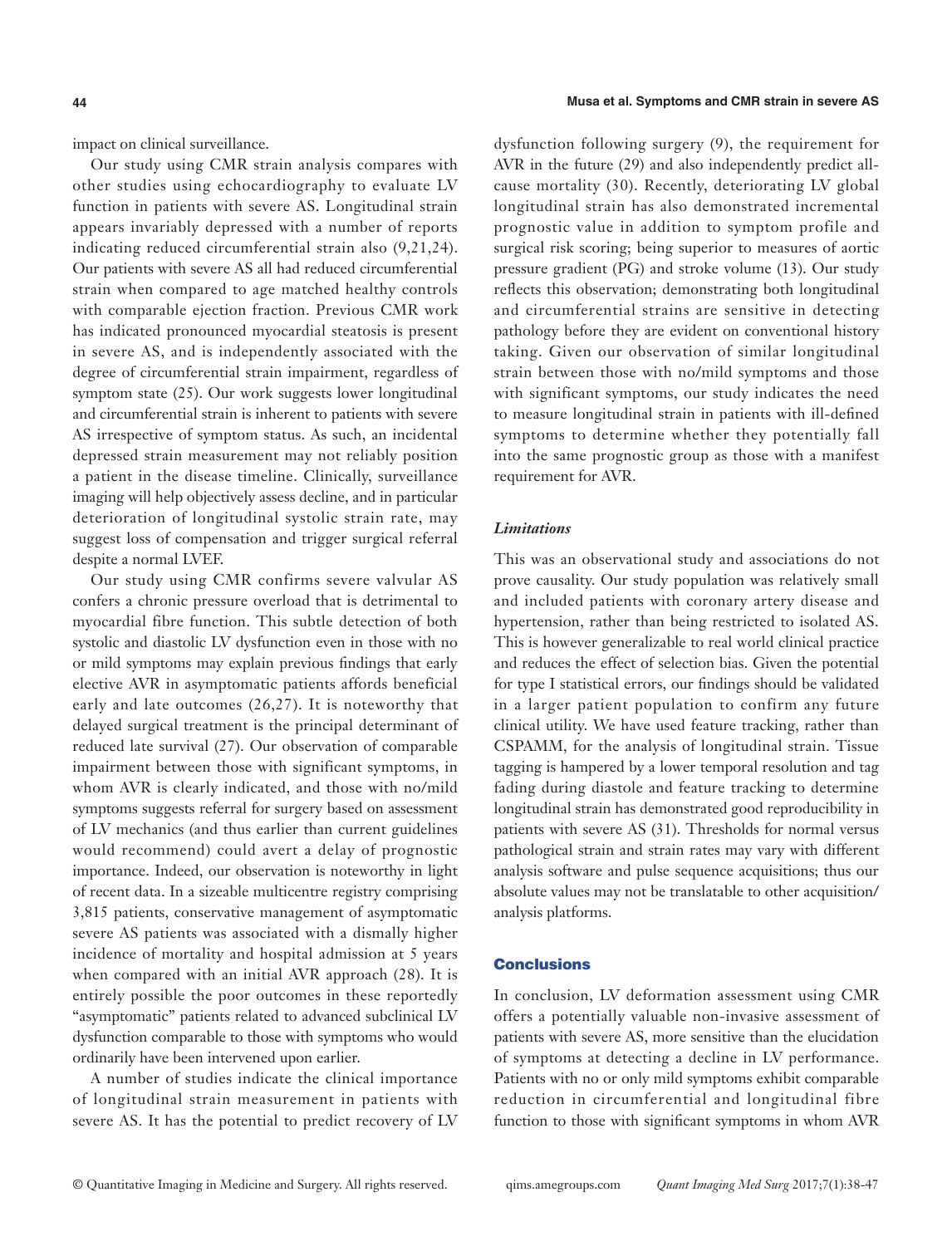is clearly indicated. Thus, CMR characterisation of LV strain may guide optimal decision making when caring for asymptomatic patients or those with borderline symptoms. Future larger prospective studies are needed to validate this interesting observation.

# Acknowledgements

The authors thank Mrs Fiona Richards and Ms Petra Bijsterveld for their immense help in patient recruitment. *Funding:* This study was part-funded by the British Heart Foundation (PG/11/126/29321) and also the National Institute for Health Research (NIHR) Leeds Clinical Research Facility. GP McCann is supported by a NIHR career development fellowship.

# Footnote

*Conflicts of Interest:* The authors declare no conflicts of interest.

*Ethical Statement:* The study was approved by a national ethics committee (REC 08/H1307/106), complied with the Declaration of Helsinki and written informed consent was provided by participants.

*Disclaimer:* The views expressed are those of the author(s) and not necessarily those of the NHS, NIHR or the Department of Health.

## **References**

- 1. Nkomo VT, Gardin JM, Skelton TN, Gottdiener JS, Scott CG, Enriquez-Sarano M. Burden of valvular heart diseases: a population-based study. Lancet 2006;368:1005-11.
- 2. Vahanian A, Alfieri O, Andreotti F, Antunes MJ, Barón-Esquivias G, Baumgartner H, Borger MA, Carrel TP, De Bonis M, Evangelista A, Falk V, Lung B, Lancellotti P, Pierard L, Price S, Schäfers HJ, Schuler G, Stepinska J, Swedberg K, Takkenberg J, Von Oppell UO, Windecker S, Zamorano JL, Zembala M; ESC Committee for Practice Guidelines (CPG); Joint Task Force on the Management of Valvular Heart Disease of the European Society of Cardiology (ESC); European Association for Cardio-Thoracic Surgery (EACTS). Guidelines on the management of valvular heart disease (version 2012): the Joint Task Force on the Management of Valvular Heart

Disease of the European Society of Cardiology (ESC) and the European Association for Cardio-Thoracic Surgery (EACTS). Eur J Cardiothorac Surg 2012;42:S1-44.

- 3. Otto CM, Burwash IG, Legget ME, Munt BI, Fujioka M, Healy NL, Kraft CD, Miyake-Hull CY, Schwaegler RG. Prospective study of asymptomatic valvular aortic stenosis. Clinical, echocardiographic, and exercise predictors of outcome. Circulation 1997;95:2262-70.
- 4. Rosenhek R, Binder T, Porenta G, Lang I, Christ G, Schemper M, Maurer G, Baumgartner H. Predictors of outcome in severe, asymptomatic aortic stenosis. N Engl J Med 2000;343:611-7.
- 5. Pellikka PA, Sarano ME, Nishimura RA, Malouf JF, Bailey KR, Scott CG, Barnes ME, Tajik AJ. Outcome of 622 adults with asymptomatic, hemodynamically significant aortic stenosis during prolonged follow-up. Circulation 2005;111:3290-5.
- 6. Rosenhek R, Zilberszac R, Schemper M, Czerny M, Mundigler G, Graf S, Bergler-Klein J, Grimm M, Gabriel H, Maurer G. Natural history of very severe aortic stenosis. Circulation 2010;121:151-6.
- 7. Joint Task Force on the Management of Valvular Heart Disease of the European Society of Cardiology (ESC); European Association for Cardio-Thoracic Surgery (EACTS), Vahanian A, Alfieri O, Andreotti F, Antunes MJ, Barón-Esquivias G, Baumgartner H, Borger MA, Carrel TP, De Bonis M, Evangelista A, Falk V, Iung B, Lancellotti P, Pierard L, Price S, Schäfers HJ, Schuler G, Stepinska J, Swedberg K, Takkenberg J, Von Oppell UO, Windecker S, Zamorano JL, Zembala M. Guidelines on the management of valvular heart disease (version 2012). Eur Heart J 2012;33:2451-96.
- 8. Otto CM. Aortic stenosis--listen to the patient, look at the valve. N Engl J Med 2000;343:652-4.
- 9. Delgado V, Tops LF, van Bommel RJ, van der Kley F, Marsan NA, Klautz RJ, Versteegh MI, Holman ER, Schalij MJ, Bax JJ. Strain analysis in patients with severe aortic stenosis and preserved left ventricular ejection fraction undergoing surgical valve replacement. Eur Heart J 2009;30:3037-47.
- 10. Ross J Jr. Afterload mismatch and preload reserve: a conceptual framework for the analysis of ventricular function. Prog Cardiovasc Dis 1976;18:255-64.
- 11. Vaquette B, Corbineau H, Laurent M, Lelong B, Langanay T, de Place C, Froger-Bompas C, Leclercq C, Daubert C, Leguerrier A. Valve replacement in patients with critical aortic stenosis and depressed left ventricular function: predictors of operative risk, left ventricular function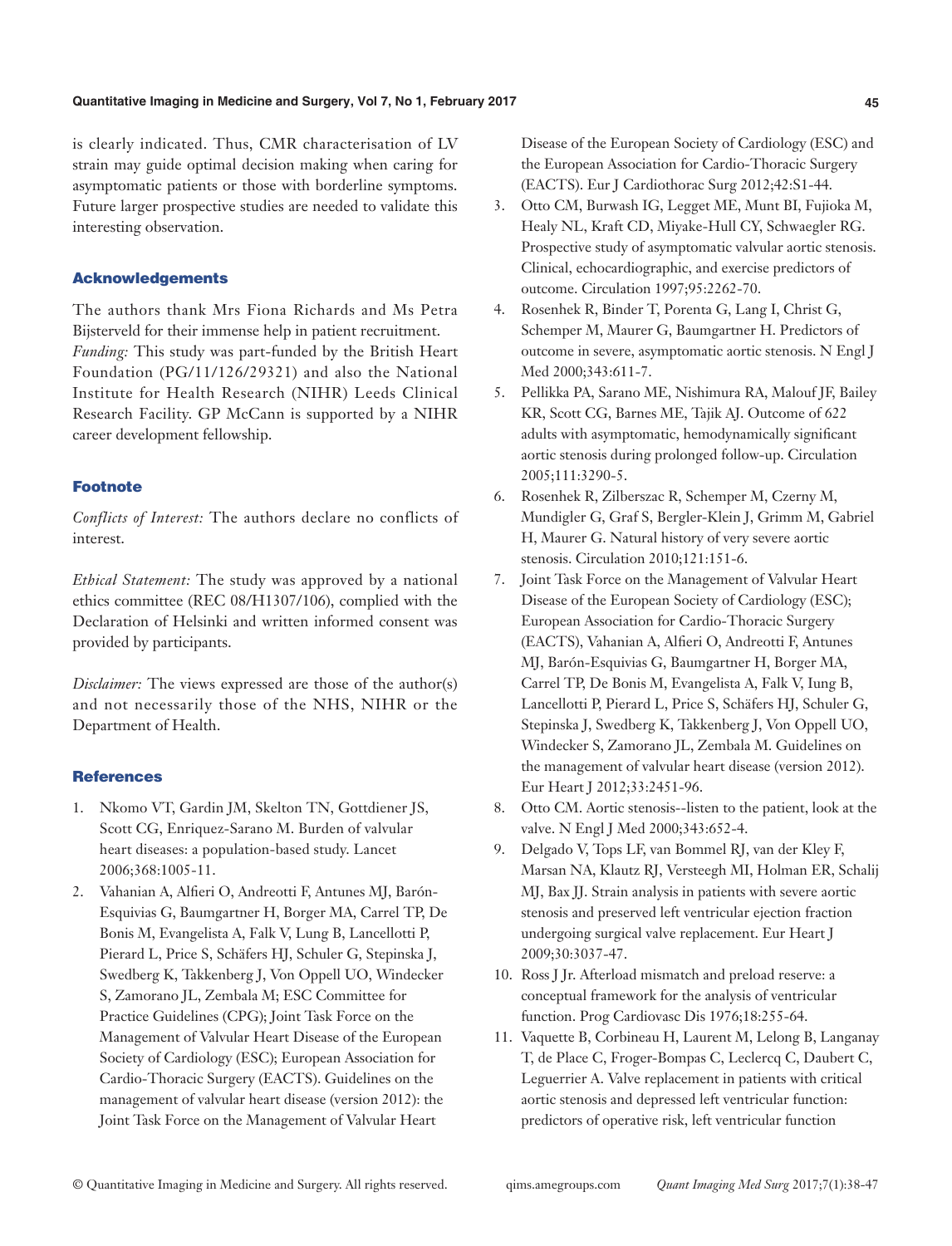## **46 Musa et al. Symptoms and CMR strain in severe AS**

recovery, and long term outcome. Heart 2005;91:1324-9.

- 12. Ozkan A, Kapadia S, Tuzcu M, Marwick TH. Assessment of left ventricular function in aortic stenosis. Nat Rev Cardiol 2011;8:494-501.
- 13. Kusunose K, Goodman A, Parikh R, Barr T, Agarwal S, Popovic ZB, Grimm RA, Griffin BP, Desai MY. Incremental prognostic value of left ventricular global longitudinal strain in patients with aortic stenosis and preserved ejection fraction. Circ Cardiovasc Imaging 2014;7:938-45.
- 14. Lafitte S, Perlant M, Reant P, Serri K, Douard H, DeMaria A, Roudaut R. Impact of impaired myocardial deformations on exercise tolerance and prognosis in patients with asymptomatic aortic stenosis. Eur J Echocardiogr 2009;10:414-9.
- 15. Ibrahim el-SH. Myocardial tagging by cardiovascular magnetic resonance: evolution of techniques--pulse sequences, analysis algorithms, and applications. J Cardiovasc Magn Reson 2011;13:36.
- 16. Shehata ML, Cheng S, Osman NF, Bluemke DA, Lima JA. Myocardial tissue tagging with cardiovascular magnetic resonance. J Cardiovasc Magn Reson 2009;11:55.
- 17. Swoboda PP, Larghat A, Zaman A, Fairbairn TA, Motwani M, Greenwood JP, Plein S. Reproducibility of myocardial strain and left ventricular twist measured using complementary spatial modulation of magnetization. J Magn Reson Imaging 2014;39:887-94.
- 18. Fairbairn TA, Steadman CD, Mather AN, Motwani M, Blackman DJ, Plein S, McCann GP, Greenwood JP. Assessment of valve haemodynamics, reverse ventricular remodelling and myocardial fibrosis following transcatheter aortic valve implantation compared to surgical aortic valve replacement: a cardiovascular magnetic resonance study. Heart 2013;99:1185-91.
- 19. Carasso S, Mutlak D, Lessick J, Reisner SA, Rakowski H, Agmon Y. Symptoms in severe aortic stenosis are associated with decreased compensatory circumferential myocardial mechanics. J Am Soc Echocardiogr 2015;28:218-25.
- 20. Hachicha Z, Dumesnil JG, Bogaty P, Pibarot P. Paradoxical low-flow, low-gradient severe aortic stenosis despite preserved ejection fraction is associated with higher afterload and reduced survival. Circulation 2007;115:2856-64.
- 21. Attias D, Macron L, Dreyfus J, Monin JL, Brochet E, Lepage L, Hekimian G, Iung B, Vahanian A, Messika-Zeitoun D. Relationship between longitudinal strain and symptomatic status in aortic stenosis. J Am Soc Echocardiogr 2013;26:868-74.
- 22. Hoit BD. Strain and strain rate echocardiography and coronary artery disease. Circ Cardiovasc Imaging 2011;4:179-90.
- 23. Weidemann F, Jamal F, Sutherland GR, Claus P, Kowalski M, Hatle L, De Scheerder I, Bijnens B, Rademakers FE. Myocardial function defined by strain rate and strain during alterations in inotropic states and heart rate. Am J Physiol Heart Circ Physiol 2002;283:H792-9.
- 24. Becker M, Kramann R, Dohmen G, Lückhoff A, Autschbach R, Kelm M, Hoffmann R. Impact of left ventricular loading conditions on myocardial deformation parameters: analysis of early and late changes of myocardial deformation parameters after aortic valve replacement. J Am Soc Echocardiogr 2007;20:681-9.
- 25. Mahmod M, Bull S, Suttie JJ, Pal N, Holloway C, Dass S, Myerson SG, Schneider JE, De Silva R, Petrou M, Sayeed R, Westaby S, Clelland C, Francis JM, Ashrafian H, Karamitsos TD, Neubauer S. Myocardial steatosis and left ventricular contractile dysfunction in patients with severe aortic stenosis. Circ Cardiovasc Imaging 2013;6:808-16.
- 26. Rosenhek R, Maurer G, Baumgartner H. Should early elective surgery be performed in patients with severe but asymptomatic aortic stenosis? Eur Heart J 2002;23:1417-21.
- 27. Brown ML, Pellikka PA, Schaff HV, Scott CG, Mullany CJ, Sundt TM, Dearani JA, Daly RC, Orszulak TA. The benefits of early valve replacement in asymptomatic patients with severe aortic stenosis. J Thorac Cardiovasc Surg 2008;135:308-15.
- 28. Taniguchi T, Morimoto T, Shiomi H, Ando K, Kanamori N, Murata K, Kitai T, Kawase Y, Izumi C, Miyake M, Mitsuoka H, Kato M, Hirano Y, Matsuda S, Nagao K, Inada T, Murakami T, Takeuchi Y, Yamane K, Toyofuku M, Ishii M, Minamino-Muta E, Kato T, Inoko M, Ikeda T, Komasa A, Ishii K, Hotta K, Higashitani N, Kato Y, Inuzuka Y, Maeda C, Jinnai T, Morikami Y, Sakata R, Kimura T; CURRENT AS Registry Investigators. Initial Surgical Versus Conservative Strategies in Patients With Asymptomatic Severe Aortic Stenosis. J Am Coll Cardiol 2015;66:2827-38.
- 29. Yingchoncharoen T, Gibby C, Rodriguez LL, Grimm RA, Marwick TH. Association of myocardial deformation with outcome in asymptomatic aortic stenosis with normal ejection fraction. Circ Cardiovasc Imaging 2012;5:719-25.
- 30. Kearney LG, Lu K, Ord M, Patel SK, Profitis K, Matalanis G, Burrell LM, Srivastava PM. Global longitudinal strain is a strong independent predictor of all-cause mortality in patients with aortic stenosis. Eur Heart J Cardiovasc